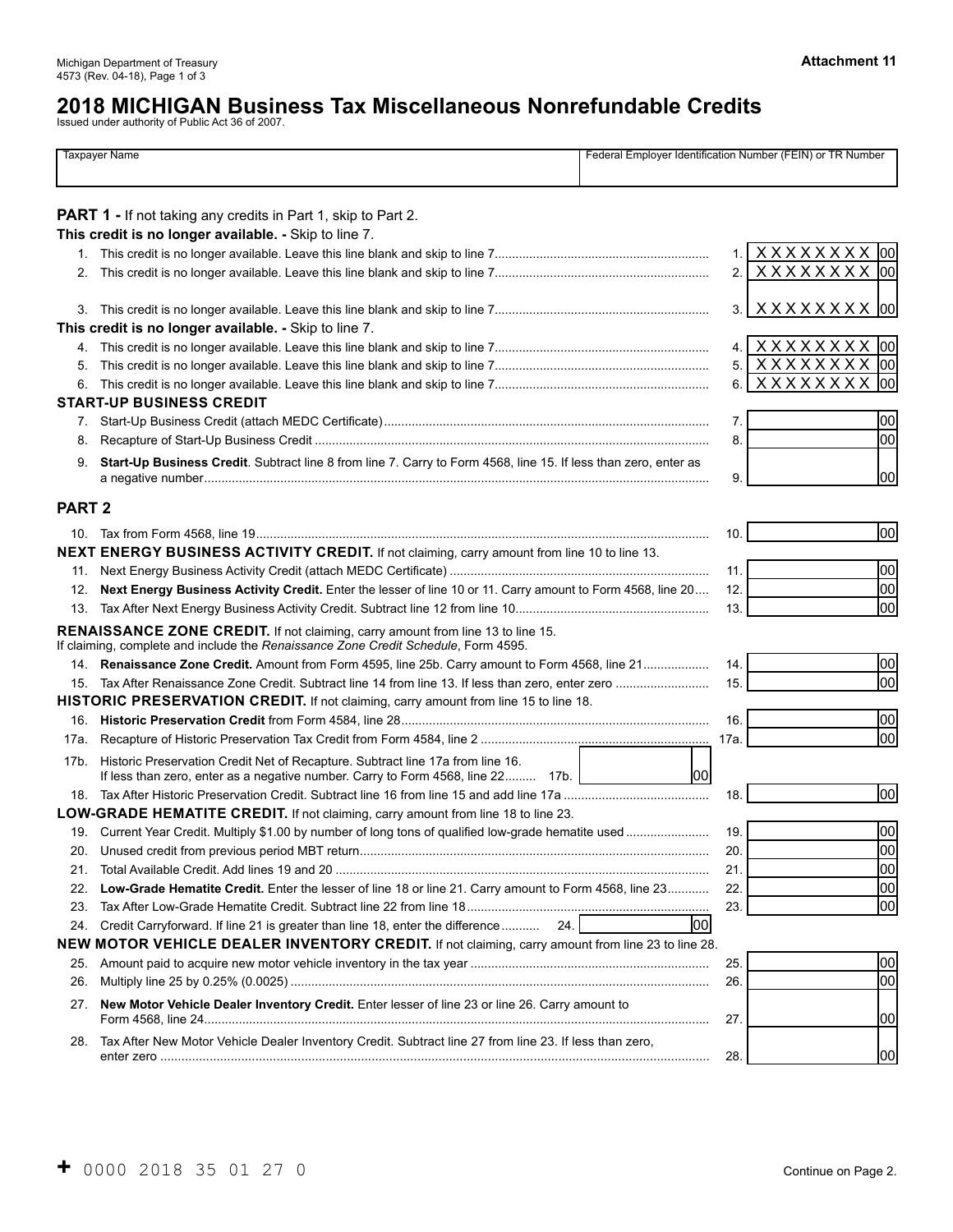# 2018 Form 4573, Page 2 of 3 FEIN or TR Number:

 **LARGE FOOD RETAILER CREDIT.** If not claiming, carry amount from line 28 to line 32.

|     | <b>LANGE TOOD INLTAILEN GNEDIT.</b> II HOUGIAHING, GAHY AHIOUHUHUHI IIHE ZO IO IIHE JZ.                              |     |      |
|-----|----------------------------------------------------------------------------------------------------------------------|-----|------|
| 29. |                                                                                                                      | 29. | 00   |
| 30. |                                                                                                                      | 30. | 00   |
|     | 31. Large Food Retailer Credit. Enter lesser of line 28, line 30, or \$8,500,000. Carry amount to Form 4568, line 25 | 31. | 00   |
|     | 32. Tax After Large Food Retailer Credit. Subtract line 31 from line 28. If less than zero, enter zero               | 32. | 00   |
|     | MID-SIZE FOOD RETAILER CREDIT. If not claiming, carry amount from line 32 to line 36.                                |     |      |
| 33. |                                                                                                                      | 33. | 00   |
| 34. |                                                                                                                      | 34. | 00   |
| 35. | Mid-size Food Retailer Credit. Enter lesser of line 32, line 34, or \$300,000. Carry amount to Form 4568, line 26    | 35. | 00   |
|     | 36. Tax After Mid-size Food Retailer Credit. Subtract line 35 from line 32. If less than zero, enter zero            | 36. | 00   |
|     | BOTTLE DEPOSIT ADMINISTRATION CREDIT. If not claiming, carry amount from line 36 to line 40.                         |     |      |
| 37. |                                                                                                                      | 37. | 00   |
| 38. |                                                                                                                      | 38. | 00   |
| 39. | Bottle Deposit Administration Credit. Enter the lesser of line 36 or 38. Carry amount to Form 4568, line 27          | 39. | 00   |
|     | 40. Tax After Bottle Deposit Administration Credit. Subtract line 39 from line 36. If less than zero, enter zero     | 40. | 00   |
|     | MEGA FEDERAL CONTRACT CREDIT. If not claiming, carry amount from line 40 to line 42.                                 |     |      |
|     | 41. MEGA Federal Contract Credit from Form 4584, line 37. Carry amount to Form 4568, line 28                         | 41. | 00   |
|     | 42. Tax After MEGA Federal Contract Credit. Subtract line 41 from line 40. If less than zero, enter zero             | 42. | 00   |
|     | INDIVIDUAL OR FAMILY DEVELOPMENT ACCOUNT CREDIT. If not claiming, carry amount from line 42 to line 48.              |     |      |
|     |                                                                                                                      | 43. | 00   |
|     | 44. Current Individual or Family Development Account (IFDA) Credit. Multiply amount on line 43 by 75% (0.75)         | 44. | 00   |
| 45. |                                                                                                                      | 45. | 00   |
| 46. |                                                                                                                      | 46. | 00   |
| 47. |                                                                                                                      | 47. | 100  |
| 48. |                                                                                                                      | 48. | 00   |
|     | 100<br>49. Credit Carryforward. If line 46 is greater than line 42, enter the difference<br>49.                      |     |      |
|     | BONUS DEPRECIATION CREDIT UNUSED CARRYFORWARD. If not claiming, carry amount from line 48 to line 52.                |     |      |
|     |                                                                                                                      | 50. | 00   |
| 51. |                                                                                                                      | 51. | 00   |
| 52. |                                                                                                                      | 52. | 100  |
|     | 1001<br>53. Credit Carryforward. If line 50 is greater than line 48, enter the difference<br>53.                     |     |      |
|     | <b>INTERNATIONAL AUTO SHOW CREDIT.</b> If not claiming, carry amount from line 52 to line 55.                        |     |      |
|     | 54. International Auto Show Credit. Enter the lesser of line 52 or \$250,000. Carry to Form 4568, line 31            | 54. | 00   |
| 55. |                                                                                                                      | 55. | 00   |
|     | <b>BROWNFIELD REDEVELOPMENT CREDIT.</b> If not claiming, carry amount from line 55 to line 57.                       |     |      |
| 56. |                                                                                                                      | 56. | 00   |
|     | 57. Tax After Brownfield Redevelopment Credit. Subtract line 56 from line 55. If less than zero, enter zero          | 57. | 100  |
|     | PRIVATE EQUITY FUND CREDIT. If not claiming, carry amount from line 57 to line 62.                                   |     |      |
| 58. |                                                                                                                      | 58. | 00   |
| 59. |                                                                                                                      | 59. | 100  |
| 60. |                                                                                                                      | 60. | $\%$ |
| 61. |                                                                                                                      | 61. | 00   |
| 62. |                                                                                                                      | 62. | 00   |
|     | FILM JOB TRAINING CREDIT. If not claiming, carry amount from line 62 to line 67.                                     |     |      |
| 63. | Amount from Qualified Job Training Expenditure Certificate provided by Michigan Film Office (attach)                 | 63. | 100  |
| 64. |                                                                                                                      | 64. | 00   |
| 65. |                                                                                                                      | 65. | 00   |
| 66. | Film Job Training Credit. Enter the lesser of line 62 or line 65. Carry amount to Form 4568, line 34                 | 66. | 00   |
| 67. |                                                                                                                      | 67. | 00   |
| 68. | lool<br>Credit Carryforward. If line 65 is greater than line 62, enter the difference<br>68.                         |     |      |
|     |                                                                                                                      |     |      |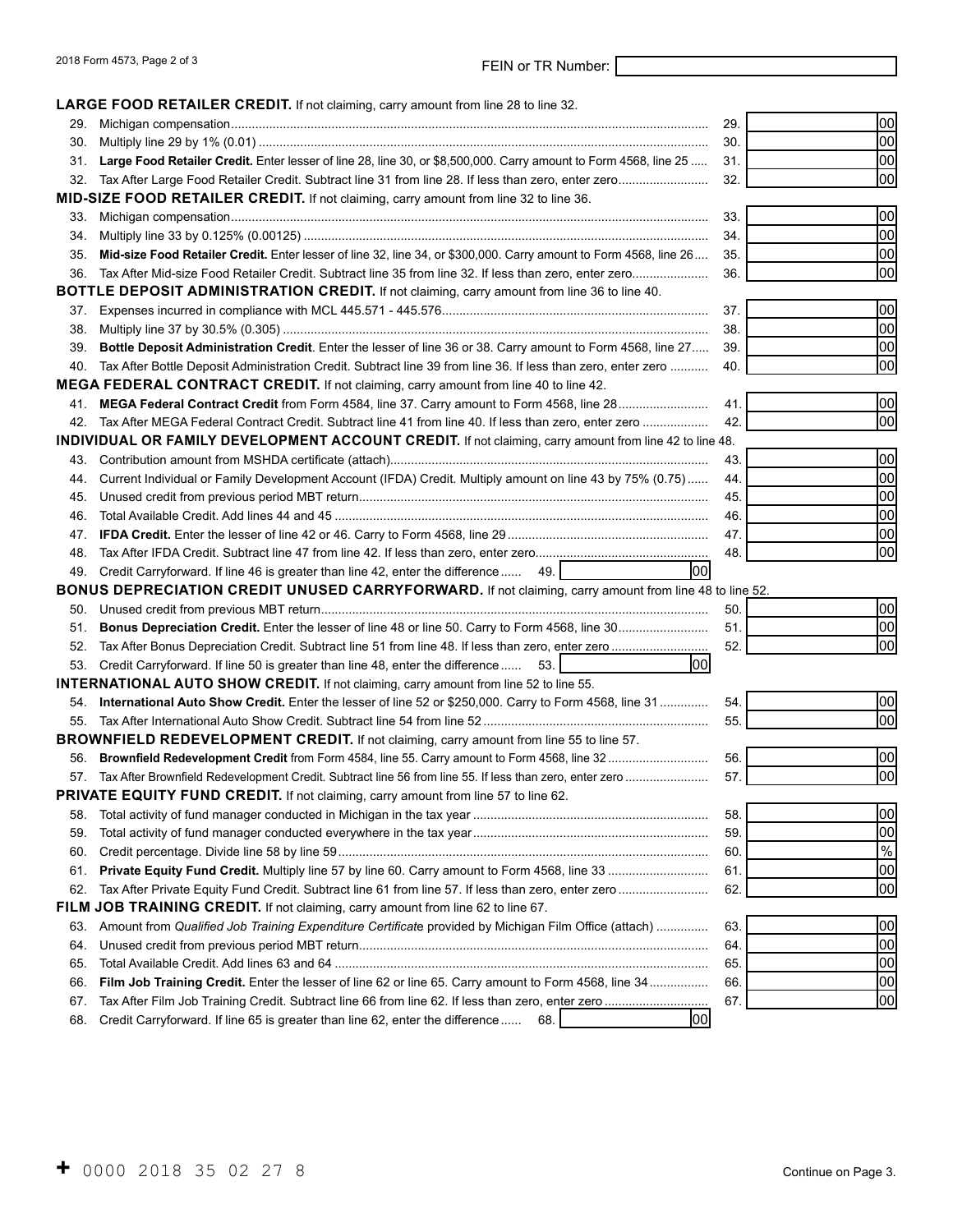# 2018 Form 4573, Page 3 of 3 FEIN or TR Number:

|     | <b>FILM INFRASTRUCTURE CREDIT.</b> If not claiming, carry amount from line 67 to line 73.                                                     |     |      |
|-----|-----------------------------------------------------------------------------------------------------------------------------------------------|-----|------|
| 69. | Amount from <i>Investment Expenditure Certificate</i> provided by MI Film Office (attach) or assigned credit amount.                          | 69. | lool |
| 70. |                                                                                                                                               | 70. | 100  |
| 71  |                                                                                                                                               | 71. | 00   |
| 72. | Film Infrastructure Credit. Enter the lesser of line 67 or line 71. Carry amount to Form 4568, line 35                                        | 72  | lool |
| 73. |                                                                                                                                               | 73. | 100  |
| 74. | lool<br>Credit Carryforward. If line 71 is greater than line 67, enter the difference 74.                                                     |     |      |
|     | MEGA PLUG-IN TRACTION BATTERY MANUFACTURING CREDIT. If not claiming, carry amount from line 73 to line 76.                                    |     |      |
| 75. | MEGA Plug-In Traction Battery Manufacturing Credit from Form 4584, line 64. Carry amount to Form 4568,                                        | 75. | 1001 |
| 76. | Tax After MEGA Plug-In Traction Battery Manufacturing Credit. Subtract line 75 from line 73. If less than zero,                               | 76. | 1001 |
|     | ANCHOR COMPANY PAYROLL CREDIT. If not claiming, carry amount from line 76 to line 78.                                                         |     |      |
|     |                                                                                                                                               | 77. | lool |
| 78. | Tax After Anchor Company Payroll Credit. Subtract line 77 from line 76. If less than zero, enter zero                                         | 78. | lool |
|     | <b>ANCHOR COMPANY TAXABLE VALUE CREDIT.</b> If not claiming, carry amount from line 78 to line 80.                                            |     |      |
| 79. | Anchor Company Taxable Value Credit from Form 4584, line 80. Carry amount to Form 4568, line 38                                               | 79. | lool |
| 80. | Tax After Anchor Company Taxable Value Credit. Subtract line 79 from line 78. If less than zero, enter zero                                   | 80. | lool |
|     | <b>MEGA POLY-SILICON ENERGY COST CREDIT AND MISCELLANEOUS MEGA BATTERY CREDITS.</b><br>If not claiming, carry amount from line 80 to line 82. |     |      |
| 81. | MEGA Poly-Silicon Energy Cost Credit and Miscellaneous MEGA Battery Credits from Form 4584,                                                   | 81. | 100  |

82. Tax After Miscellaneous MEGA Battery Credit. Subtract line 81 from line 80. If less than zero, enter zero........... 82. 00

| ١1<br>ι.       | lo. |
|----------------|-----|
| $\overline{2}$ |     |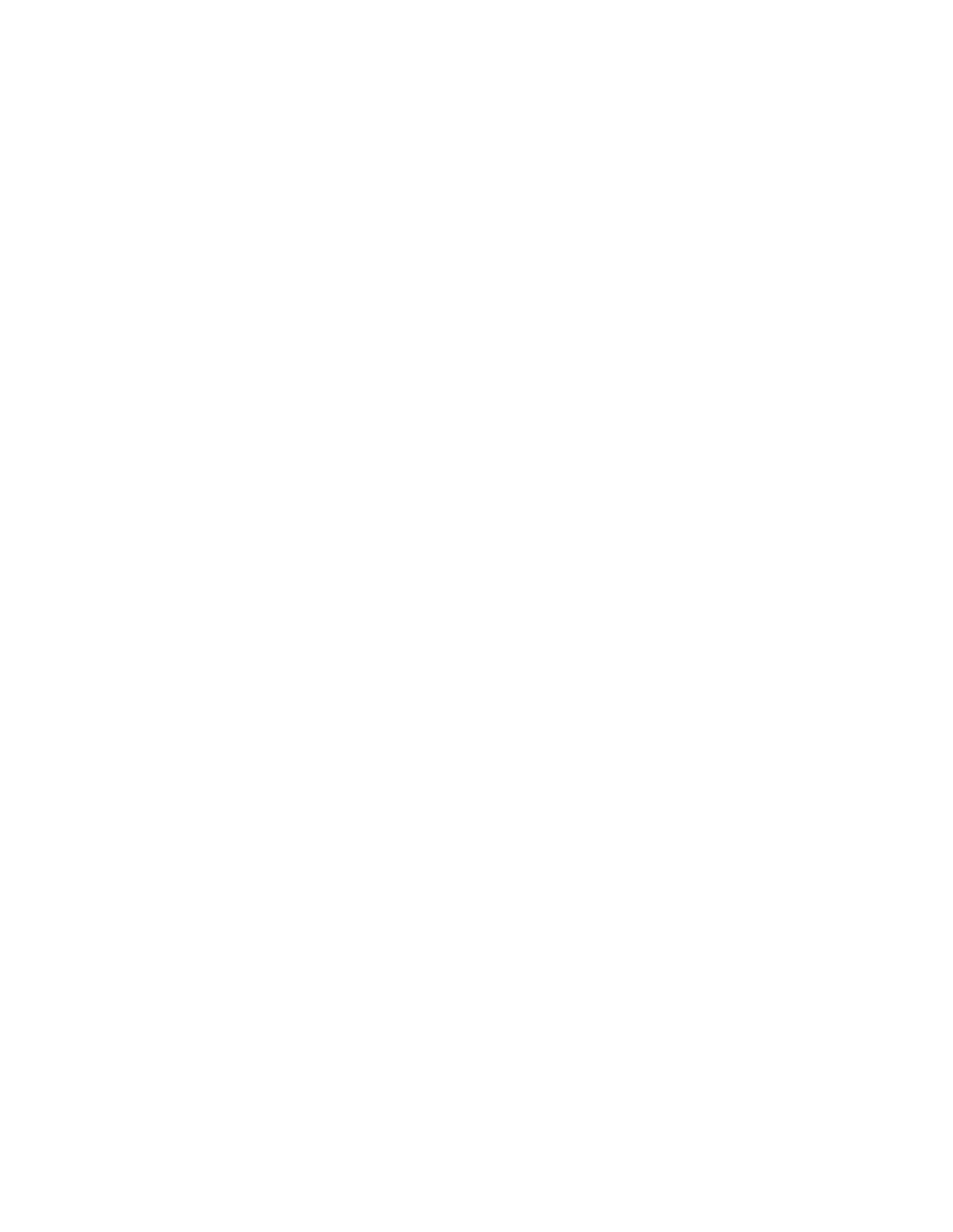## **Instructions for Form 4573 Michigan Business Tax (MBT) Miscellaneous Nonrefundable Credits**

#### **Purpose**

 To allow standard taxpayers to claim certain miscellaneous nonrefundable credits. Generally, credits and any carryforwards allowed are calculated here and then carried to the *MBT Nonrefundable Credits Summary* (Form 4568). Review the descriptions carefully before claiming a credit as there are strict eligibility requirements. Follow the instructions on the form for each credit.

 **NOTE:** This form may also be used by financial institutions to claim a limited number of credits:

- Renaissance Zone Credit
- Historic Preservation Credit
- Individual or Family Development Account Credit
- Brownfield Redevelopment Credit
- Assigned Film Infrastructure Credit.

 Insurance companies use the *Miscellaneous Credits for Insurance Companies* (Form 4596) to claim credits for which they are eligible.

 **NOTE:** Beginning January 1, 2012, only those taxpayers with a certificated credit, which is awarded but not yet fully claimed or utilized, may elect to be MBT taxpayers.

 **actual numbers from the period included on this return.** For more information, see "Supplemental Instructions for Standard Fiscal MBT Filers" in the *MBT Forms and Instructions for Standard Taxpayers* (Form 4600). **Fiscal Year Filers: All credits must be calculated using** 

#### **Special Instructions for Unitary Business Groups**

 Credits are earned and calculated on either an entity-specific or group basis, as determined by the relevant statutory provisions for the respective credits. Intercompany transactions are not eliminated for the calculation of most credits. Credits earned or calculated on either an entity-specific or group basis by Unitary Business Group (UBG) members are generally applied against the tax liability of the UBG, unless otherwise specified by statute or these instructions.

 Entity-specific provisions are applied on a member-by-member basis and are addressed in the "Line-by-Line Instructions." In none of these cases does a taxpayer that is a UBG take the organization type of its parent, Designated Member (DM), or any other member of the UBG. A UBG taxpayer will not be attributed an organization type based on the composition of its members.

 If any member of the UBG is eligible for an entity-specific credit, a statement must be attached to the form identifying the eligible member and any information requested for the credit. If more than one member is eligible, requested information should be provided in the statement on a per member basis. The total amount from all eligible members should be entered on each corresponding line on the form.

 To the extent that a qualified taxpayer earning the Brownfield Redevelopment Credit or Historic Preservation Credit is included within a UBG taxpayer for relevant tax years, the qualified taxpayer's unused pre-2008 Brownfield Redevelopment Credit and/or Historic Preservation Credit (that is, such credits earned under the Single Business Tax (SBT)) may be applied against the tax liability imposed on the entire UBG taxpayer (of which the qualified taxpayer is a member) for the tax years the carryforward would have been available under SBT. These carryforwards are claimed on the *MBT Single Business Tax Credit Carryforwards* (Form 4569).

 Find additional information on calculating credit carryforwards in the "Supplemental Instructions for Standard Members in UBGs" section in the *MBT Forms and Instructions for Standard Taxpayers* (Form 4600).

### **Line-by-Line Instructions**

*Lines not listed are explained on the form.* 

 **Name and Account Number:** Enter name and account number as reported on page 1 of the applicable MBT annual return (either the *MBT Annual Return* (Form 4567) for standard taxpayers or the *MBT Annual Return for Financial Institutions*  (Form 4590)).

 **UBGs:** Complete one form for the group. Enter the DM's name and account number.

 **UBG NOTE:** If the eligible taxpayer is a member of a UBG, a pro forma calculation must be performed to determine the tax liability of the eligible taxpayer prior to this credit. Where a pro forma calculation is required, the underlying objective is to determine what the tax liability of the UBG member generating the credit would have been if that member was not included in the UBG. Therefore, the UBG member generating the credit must calculate its pro forma tax liability as if it was a singular, stand alone taxpayer in all aspects. This supporting calculation should be provided in a statement attached to this form. However, this calculation should never be transferred to a Form 4567 or displayed as such.

### **PART 1**

*If not taking any credits in Part 1, skip to Part 2.* 

 **Lines 1-3:** For tax years ending after December 31, 2016, the NASCAR Speedway Credit is no longer available.

 **Lines 4-6:** For tax years ending after December 31, 2012, the NASCAR Stadium Credit is no longer available.

#### **Start-Up Business Credit**

 The Start-Up Business Credit provides a credit for small, relatively new taxpayers with substantial research and development activity. For a qualified taxpayer, the credit is equal to the taxpayer's MBT liability for the year. To qualify, a taxpayer must apply to and obtain annual certification from the Michigan Economic Development Corporation (MEDC), and attach that certificate to its MBT return. For an application form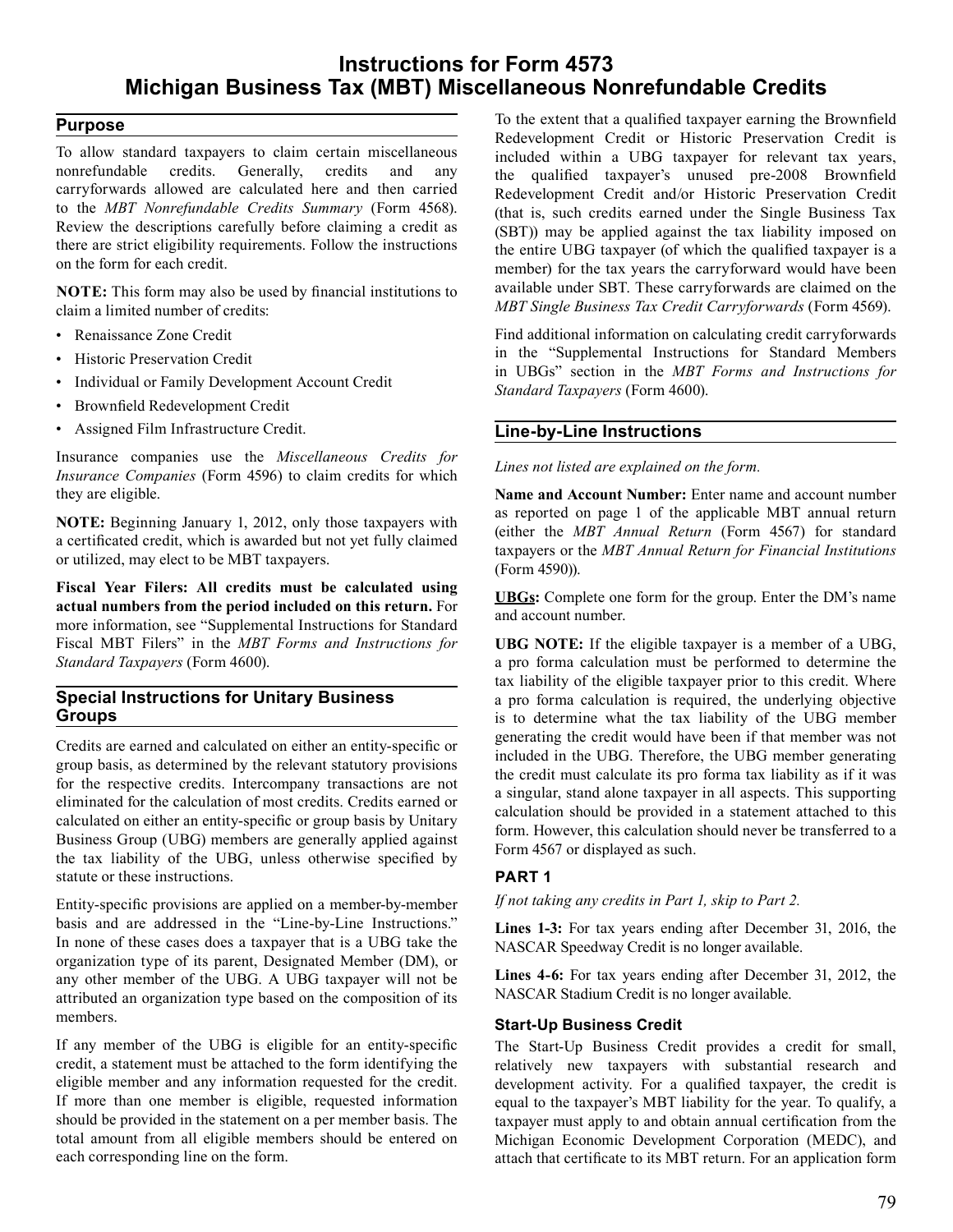or additional information, call the MEDC at (517) 373-9808.

 For the tax year for which a Start-Up Business Credit is claimed, compensation, director fees, or distributive shares paid by the taxpayer to any one of the following cannot exceed \$135,000:

- A shareholder of a C Corporation or S Corporation. *Shareholder* means a person who owns outstanding stock in a business or is a member of a business entity (for example, an LLC) that files as a corporation for federal income tax purposes. All members of a shareholder's family, as defined by Internal Revenue Code (IRC) § 318(a)(1), that receive compensation from the business are considered shareholders.
- An officer of a C Corporation.
- A partner of a Partnership or Limited Liability Partnership.
- A member of a Limited Liability Company (LLC).
- An Individual who is an owner.

 *Officer* means an officer of a corporation other than a subchapter S corporation, including all of the following: (a) The chairperson of the board, (b) The president, vice president, secretary, or treasurer of the corporation or board, (c) Persons performing similar duties and responsibilities to persons described in subdivisions (a) and (b) that include, at a minimum, major decision making.

 Corporations (and LLCs federally taxed as such) must report compensation and director fees of shareholders and (if a C Corporation) officers on the *MBT Schedule of Shareholders and Officers* (Form 4577) and include it as part of the return. Partnerships (and LLCs federally taxed as such) must report distributive shares to partners on the *MBT Schedule of Partners*  (Form 4578) and include it as part of the return.

 A taxpayer that meets the criteria and that is a qualified start-up business that does not have business income for two consecutive tax years may claim a credit against the tax imposed for the second of those two consecutive tax years and each immediately following consecutive tax year in which the taxpayer does not have business income. For the purposes of this credit, business income excludes funds received from small business innovation research grants and small business technology transfer programs established under the Small Business Innovation Development Act of 1982, Public Law 97-219, reauthorized under the Small Business Research and Development Enhancement Act, Public Law 102-564, and subsequently reauthorized under the Small Business Reauthorization Act of 2000, Public Law 106-554.

 A Start-Up Business Credit cannot be claimed for more than a total of five tax years including the number of years the taxpayer was eligible to claim the credit under SBT.

 **UBGs:** If the eligible taxpayer is a member of a UBG, this credit is based on the eligible member's business activity only. This credit amount is limited to the pro forma tax liability calculated for the eligible taxpayer for that tax year. The resulting credit amount is then applied towards the UBG's tax liability for that tax year.

 **Line 7:** Enter the tax liability from Form 4568, line 12, or the eligible member's pro forma liability if part of a UBG. Attach supporting MEDC Certification Letter.

 **UBGs:** See guidance on pro forma calculations in the UBG note earlier in these instructions.

 **Line 8:** Enter any recapture of Start-Up Business Credit.

 **NOTE:** A company claiming the Start-Up Business Credit under either MBT or SBT must pay back a portion of the credit if they have no business activity in Michigan and have business activity outside of Michigan within three years after the last tax year in which the credit was taken. The following amounts must be added to the tax liability:

- 100 percent of the total of all credits claimed if the move is within the first tax year after the last tax year for which a credit is claimed.
- 67 percent of the total of all credits claimed if the move is within the second tax year after the last tax year for which a credit is claimed.
- 33 percent of the total of all credits claimed if the move is within the third tax year after the last tax year for which a credit is claimed.

### **PART 2**

### **Next Energy Business Activity Credit**

 The Next Energy Business Activity Credit allows an eligible taxpayer to claim a credit for certain qualified business activity if certified under the Michigan Next Energy Authority Act.

 *Qualified business activity* is research, development, or manufacturing of an alternative energy marine propulsion system, an alternative energy system, an alternative energy vehicle, alternative energy technology, or renewable fuel (as defined in the Michigan Next Energy Authority Act).

 **Line 11:** Attach the certificate issued by MEDC for this credit to the return to substantiate a claim. (If the certificate is not attached, the credit will be disallowed.)

 **UBGs:** If the eligible taxpayer is a member of a UBG, the eligible member's calculated pro forma liability (not the group's liability) must be used to determine the credit amount certified by the MEDC. This supporting pro forma calculation should be provided in a statement attached to this form. See guidance on pro forma calculations in the UBG note earlier in these instructions.

 For more information, call the MEDC at (517) 373-9808 or visit the MEDC Web site at **http://www.michiganadvantage.org/**.

#### **Renaissance Zone Credit**

 The Renaissance Zone Credit encourages businesses and individuals to help revitalize a designated Zone.

 **Line 14:** Complete and include the *MBT Renaissance Zone Credit Schedule* (Form 4595) to claim this credit.

 **NOTE** the changed instructions for certain taxpayers for line 24 of Form 4595.

 If located in more than one zone, complete and include a separate Form 4595 for each zone. Add line 25b from each Form 4595 and enter the sum on line 14 of Form 4573.

 **NOTE:** Beginning January 1, 2012, certain renaissance zone credits are available as a certificated credit. A certificated renaissance zone credit must be claimed beginning with the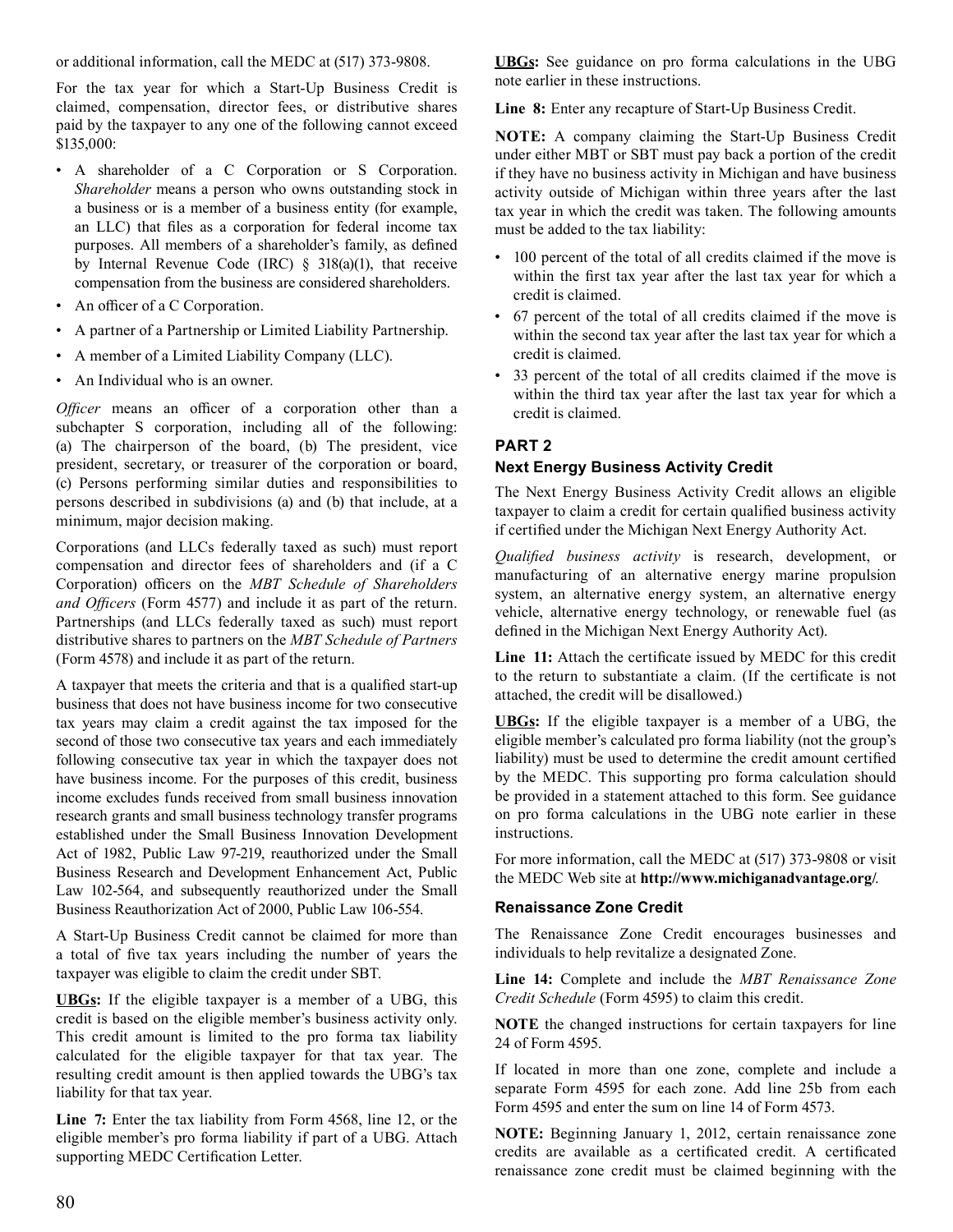taxpayer's first tax year ending after December 31, 2011, in order for the taxpayer to remain taxable under the MBT and claim the credit.

 For more information see Form 4595.

 For more information on Renaissance Zones, contact your local tax assessor. For information on the MBT credit, contact the Michigan Department of Treasury, Customer Contact Division, MBT Unit, at 517-636-6925.

#### **Historic Preservation Credit**

 The Historic Preservation Credit provides tax incentives for homeowners, commercial property owners, and businesses to rehabilitate historic resources located in Michigan. Rehabilitation projects must be certified by the State Historic Preservation Office (SHPO).

 **NOTE:** Beginning January 1, 2012, the historic preservation credit is available to the extent that a taxpayer had a Part 2 approval, approved rehabilitation plan, approved high community impact rehabilitation plan or preapproval letter by December 31, 2011, but has not fully claimed the credit before January 1, 2012. The credit may be claimed as either a refundable accelerated credit (on Form 4889) or a non- refundable credit. Non-refundable credits and non-refundable carryforwards of the credit are claimed here. A taxpayer may elect to claim a certificated historic preservation credit in the year in which a credit is available and will be taxable under the MBT until the qualifying credit and any carryforward of the credit are extinguished. The credit must first be claimed in the year that the certificate of completed rehabilitation of the historic resource was issued.

 **Line 16:** Complete the *MBT Election of Refund or Carryforward of Credits* (Form 4584) to claim this credit and elect a carryforward of any excess credit.

 **Line 17a:** Recapture from Form 4584, Line 2. If the resource is sold or the certification of completed rehabilitation or preapproval letter is revoked less than five years after the historic resource is placed in service, a percentage of the credit may be subject to **recapture**.

|            | 100 percent   If less than 1 year          |
|------------|--------------------------------------------|
| 80 percent | If at least 1 year, but less than 2 years  |
| 60 percent | If at least 2 years, but less than 3 years |
| 40 percent | If at least 3 years, but less than 4 years |
| 20 percent | If at least 4 years, but less than 5 years |

 Questions regarding federal and State certification may be directed to SHPO at (517) 373-1630. For additional information, visit the SHPO Web site at **www.michigan.gov/shpo**. Information about Federal Historic Preservation Tax Incentives is available at **www.nps.gov/hps/tps/tax/index.htm**.

#### **Low-Grade Hematite Credit**

 The Low-Grade Hematite Credit provides a credit equal to one dollar per long ton of qualified low-grade hematite pellets consumed in an industrial or manufacturing process, a process in which low-grade hematite is used as a raw material in the  production of pig iron or steel, that is the business activity of the taxpayer. If the credit exceeds the tax liability, the excess may be carried forward for five years.

 **UBGs:** The credit is calculated from the aggregate tonnage of qualified low-grade hematite pellets consumed by all UBG members in an industrial or manufacturing process.

 **Line 19:** *Low-grade hematite* means any hematitic iron formation that is not of sufficient quality in its original mineral state to be mined and shipped for the production of pig iron or steel without first being drilled, blasted, crushed, and ground very fine to liberate the iron minerals and for which additional beneficiation and agglomeration are required to produce a product of sufficient quality to be used in the production of pig iron or steel. Qualified low-grade hematite must be produced from low-grade hematitic iron ore mined in the United States.

 **Line 20: UBGs:** Enter the carryforward amount from Form 4580, Part 2B, line 51, column C.

 **Line 24:** If line 21 is greater than line 18, enter the difference. This is a credit carryforward to be used on the taxpayer's immediately following MBT return.

#### **New Motor Vehicle Dealer Inventory Credit**

 A taxpayer that is a new motor vehicle dealer licensed under the Michigan vehicle code, Michigan Compiled Law (MCL) 257.1 to 257.923, may claim a credit against the tax equal to 0.25 percent of the amount paid by the taxpayer to acquire new motor vehicle inventory in Michigan during the tax year.

 **Line 25:** *New motor vehicle inventory* means new motor vehicles or new motor vehicle parts.

#### **Large Food Retailer Credit**

 An eligible taxpayer may claim a Large Food Retailer Credit equal to 1 percent of the taxpayer's compensation in Michigan, not to exceed \$8,500,000. A taxpayer that claims a Large Food Retailer Credit cannot also claim a Mid-Size Food Retailer Credit.

 The taxpayer must meet all of the following criteria:

- Operates at least 17,000,000 square feet of enclosed retail space and 2,000,000 square feet of enclosed warehouse space in Michigan.
- Sells all of the following at retail:
	- Fresh, frozen, or processed food; food products; or consumable necessities.
	- Prescriptions and over-the-counter medications.
	- Health and beauty care products.
	- Cosmetics.
	- Pet products.
	- Carbonated beverages.
	- Beer, wine, or liquor.
- Sales of the items listed above represent more than 35 percent of the taxpayer's total sales in the tax year.
- Maintains its headquarters operation in Michigan.

 **Line 29:** Enter compensation attributable to Michigan.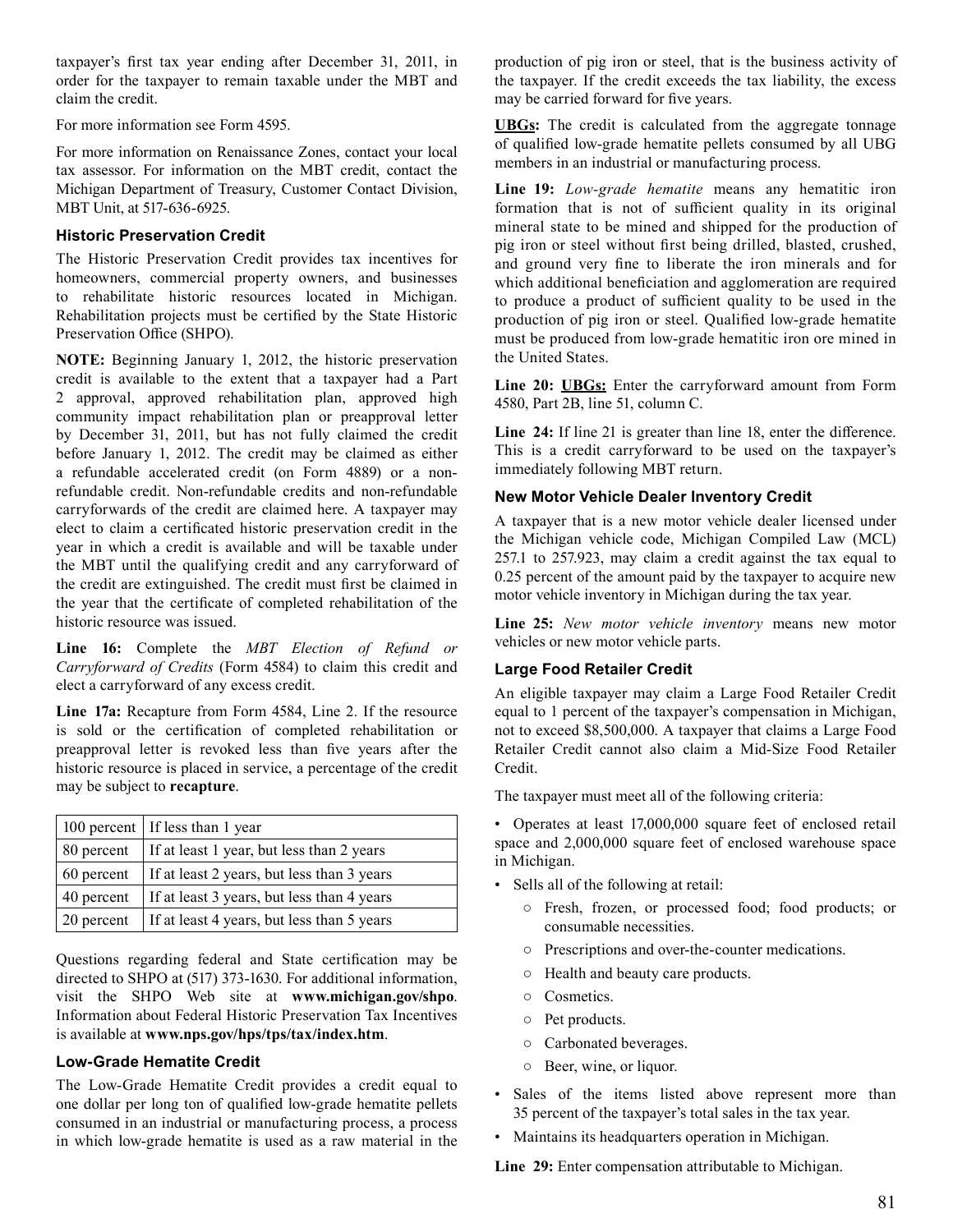**UBGs:** If the eligible taxpayer is a UBG, enter the compensation attributable to Michigan for the entire UBG.

#### **Mid-Size Food Retailer Credit**

 An eligible taxpayer may claim a Mid-Size Food Retailer Credit equal to 0.125 percent of the taxpayer's compensation in Michigan, not to exceed \$300,000.

 The taxpayer must meet all of the following criteria:

- Operates at least 2,500,000 square feet of enclosed retail space and 1,400,000 square feet of enclosed warehouse, headquarters, and transportation services in Michigan.
- Sells all of the following at retail:
	- Fresh, frozen, or processed food; food products; or consumable necessities.
	- Prescriptions and over-the-counter medications.
	- Health and beauty care products.
	- Cosmetics.
	- Pet products.
	- Carbonated beverages.
	- Beer, wine, or liquor.

 • Sales of the items listed above represent more than 35 percent of the taxpayer's total sales in the tax year.

 • Maintains its headquarters operation in Michigan.

 **Line 33:** Enter compensation attributable to Michigan.

 **UBGs:** If the eligible taxpayer is a UBG, enter the compensation attributable to Michigan for the entire UBG.

#### **Bottle Deposit Administration Credit**

 An eligible taxpayer may claim a Bottle Deposit Administration Credit equal to 30.5 percent of the taxpayer's expenses incurred during the tax year to comply with MCL 445.571 to 445.576. *Eligible taxpayer* means a distributor or manufacturer who originates a deposit on a beverage container in accordance with MCL 445.571 to 445.576. *Beverage container* and *distributor* mean those terms as defined under MCL 445.571 to 445.576.

 **UBGs:** If the eligible taxpayer is a member of a UBG, enter expenses incurred only by that eligible member. If multiple members of a UBG are eligible taxpayers, combine the expenses of those eligible members.

#### **MEGA Federal Contract Credit**

 This credit is available for a qualified taxpayer or collective group of taxpayers that have been awarded a federal procurement contract from the U.S. Department of Defense, Department of Energy, or Department of Homeland Security resulting in a minimum of 25 new full-time jobs.

 **NOTE:** Beginning January 1, 2012, this credit is available as a certificated credit to the extent that the taxpayer has entered into an agreement with MEGA by December 31, 2011, but the credit has not been fully claimed or paid prior to January 1, 2012. This credit must be claimed beginning with the taxpayer's first tax year ending after December 31, 2011, in  order for the taxpayer to remain taxable under the MBT and claim the credit.

 **Line 41:** Complete Form 4584 to claim this credit and elect a refund or carryforward of any excess credit.

 For more information, contact MEDC at 517-373-9808 or visit the MEDC Web site at **michiganadvantage.org/ MIAdvantage/Taxes-and-Incentives.** 

#### **Individual or Family Development Account Credit**

 A taxpayer or qualified financial institution may claim a credit for 75 percent of certified contributions made to a reserve fund of a fiduciary organization in accordance with the Individual or Family Development Account Program Act, MCL 206.701 to 206.711. A *fiduciary organization* is a 501(c)(3) exempt, charitable organization approved by the Michigan State Housing Development Authority (MSHDA) to manage a reserve fund. A *reserve fund* is a fund established and managed by a fiduciary organization housed at a financial institution.

 This credit is nonrefundable but may be carried forward up to ten years. The credit may not exceed \$1 million annually for all taxpayers. The determination of whether the annual limit is reached will be made by MSHDA, which must certify contributions eligible for a credit, in accordance with the Individual or Family Development Account Program Act.

 Attach the certificate issued by MSHDA for this credit to the return to substantiate a claim. (If the certificate is not attached, the credit will be disallowed.)

  **NOTE:** For purposes of this credit, *qualified financial institution* is defined by reference to the definition of *financial institution* in the Individual or Family Development Account Program Act, rather than the MBT Act. *Financial institution*  for this credit is defined as "a state chartered bank, state chartered savings bank, savings and loan association, credit union, or trust company; or a national banking association or federal savings and loan association or credit union."

 **Line 45: UBGs:** Standard taxpayers, enter the unused credit amount from Form 4580, Part 2B, line 52, column C. Financial institutions, enter the combined total of carryforward amounts reported on the *UBG Combined Filing Schedule for Financial Institutions* (Form 4752), line 30, by all members of the group.

#### **Bonus Depreciation Credit**

 For tax years starting after 2010, only unused carryforward of the Bonus Depreciation Credit can be used.

 **Line 50:** Enter the unused credit amount from previous year.

 **UBGs:** Enter the unused credit amount from Form 4580, Part 2B, line 53, column C.

#### **International Auto Show Credit**

 A taxpayer who owns, operates, or controls an international auto show in Michigan that meets certain criteria may claim a credit. An international auto show must meet all of the following criteria:

 • Promote, advertise, or display the design or concept of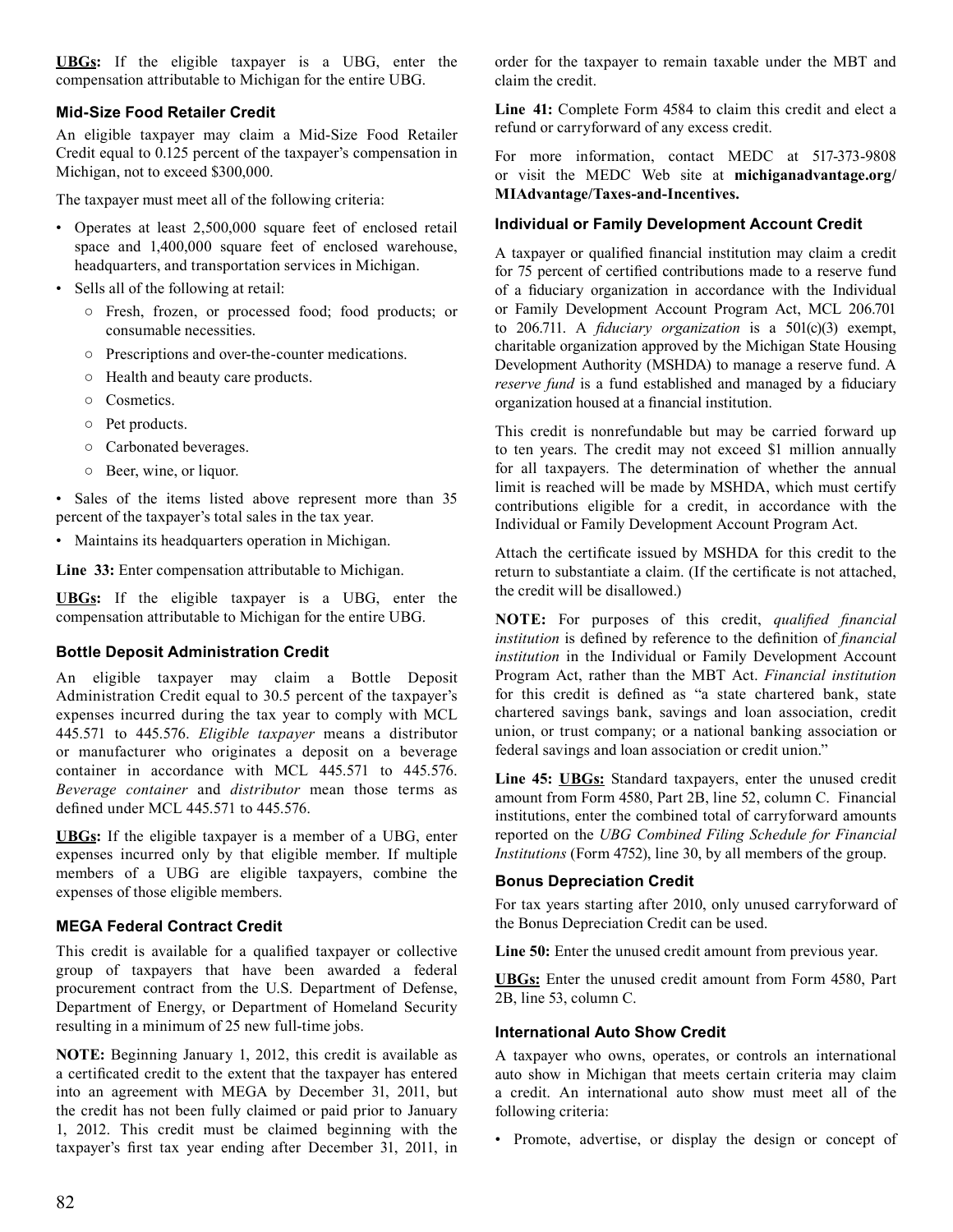products that are designed, manufactured, or produced, in whole or in part, in this State and are available for sale to the general public.

- Use more than 100,000 square feet of floor space.
- Be open to the general public for at least seven consecutive days in a calendar year.
- Have attendance exceeding 500,000.
- Have more than 3,000 credentialed journalists, including international journalists, who attend the auto show.

 A taxpayer claiming the International Auto Show Credit must maintain in its records proof that the international auto show satisfies all of the above criteria.

 **Line 54:** The credit is equal to the qualified taxpayer's entire MBT liability or \$250,000, whichever is less.

 **UBGs:** If the eligible taxpayer is a member of a UBG, a pro forma tax calculation must be attached showing the individual member's tax liability. This credit is equal to the lesser of the member's entire MBT liability or \$250,000, whichever is less. See guidance on pro forma calculations in the UBG note earlier in these instructions.

#### **Brownfield Redevelopment Credit**

 The Brownfield Redevelopment Credit encourages businesses to make investment on eligible Michigan property that was used or is currently used for commercial, industrial, public, or residential purposes and is either a facility (environmentally contaminated property), functionally obsolete, or blighted.

 **NOTE:** Beginning January 1, 2012, the Brownfield redevelopment credit may be claimed as a certificated credit if a taxpayer has a preapproval letter by December 31, 2011, but has not fully claimed the credit by January 1, 2012. The credit may be claimed as either a refundable accelerated credit (on Form 4889) or a non-refundable credit. Non-refundable credits and non-refundable carryforwards of the credit are claimed here. The credit must first be claimed in the year in which the certificate of completion is issued.

 A taxpayer claiming a nonrefundable certificated brownfield credit may make the election in the year in which a credit is available and will remain taxable under the MBT until the qualifying credit and any carryforward of the credit are extinguished.

 **Line 56:** Complete Form 4584 to claim this credit and elect a carryforward of any excess credit.

 The administration of the Brownfield Redevelopment Credit program is assigned to MEGA. For more information on the approval process, contact the MEDC at 517-373-9808.

#### **Private Equity Fund Credit**

 An eligible taxpayer may claim a Private Equity Fund Credit equal to the eligible taxpayer's tax liability attributable to the activities as an eligible taxpayer for the tax year after claiming any other credits allowed under the MBT Act multiplied by a fraction, the numerator of which is the total activity of the private equity fund manager conducted in Michigan during the tax year and the denominator of which is the total activity of the private equity fund manager conducted everywhere during  the tax year.

 *Eligible taxpayer* means a taxpayer that is a private equity fund which serves as a conduit for the investment of private securities not listed on a public exchange by accredited investors or qualified purchasers at any time during which the investment is acquired or subsequently used to claim the credit under this section.

 *Accredited investor* means that term as defined under Section 2 of the Securities Act of 1933, 15 USC 77b.

 *Qualified purchaser* means that term as defined under Section 2 of the Investment Company Act of 1940, 15 United States Code (USC) 80a-2.

 **Line 58:** *Private equity fund manager* means the person or persons responsible for the management of the investments of the eligible taxpayer.

 For purposes of this credit, the location of the activity of the private equity fund manager is based on the location of the office from which the fund manager conducts management activity for the eligible taxpayer.

 **UBGs:** If the eligible taxpayer is a member of a UBG, enter only the activity of the eligible fund manager conducted in Michigan.

 **Line 59:** If the eligible taxpayer is a member of a UBG, enter only the activity of the eligible fund manager conducted everywhere.

 **Line 61:** If the taxpayer engages in both private equity fund activities as well as other activities, the amount on line 70 cannot be used. Instead, the taxpayer must do a pro forma calculation of the tax before this credit based solely on the private equity fund activities.

 **UBGs:** To the extent that a private equity fund is part of a UBG, the Private Equity Fund Credit is equal to the tax liability of the eligible member prior to this credit, multiplied by a fraction which is the Michigan activities of the manager over the activities of the manager everywhere. A pro forma calculation must be performed to determine the tax liability of the eligible UBG member prior to this credit. See guidance on pro forma calculations in the UBG note earlier in these instructions.

#### **Film Job Training Credit**

 An eligible production company may claim a credit of up to 50 percent of qualified job training expenditures in film and digital media for qualified personnel, provided the taxpayer enters into an agreement with the Michigan Film Office, concurred in by the State Treasurer. If the credit exceeds the taxpayer's tax liability for the tax year, the excess may be carried forward to offset tax liability in subsequent years for a maximum of ten years.

 **Line 63:** Upon verification that the taxpayer has complied with the agreement terms and the qualified job training expenditures and eligibility are met, the Film Office will issue a *Qualified Job Training Expenditure Certificate* verifying the amount of the credit to be claimed. The certificate must be attached to the return to receive the credit.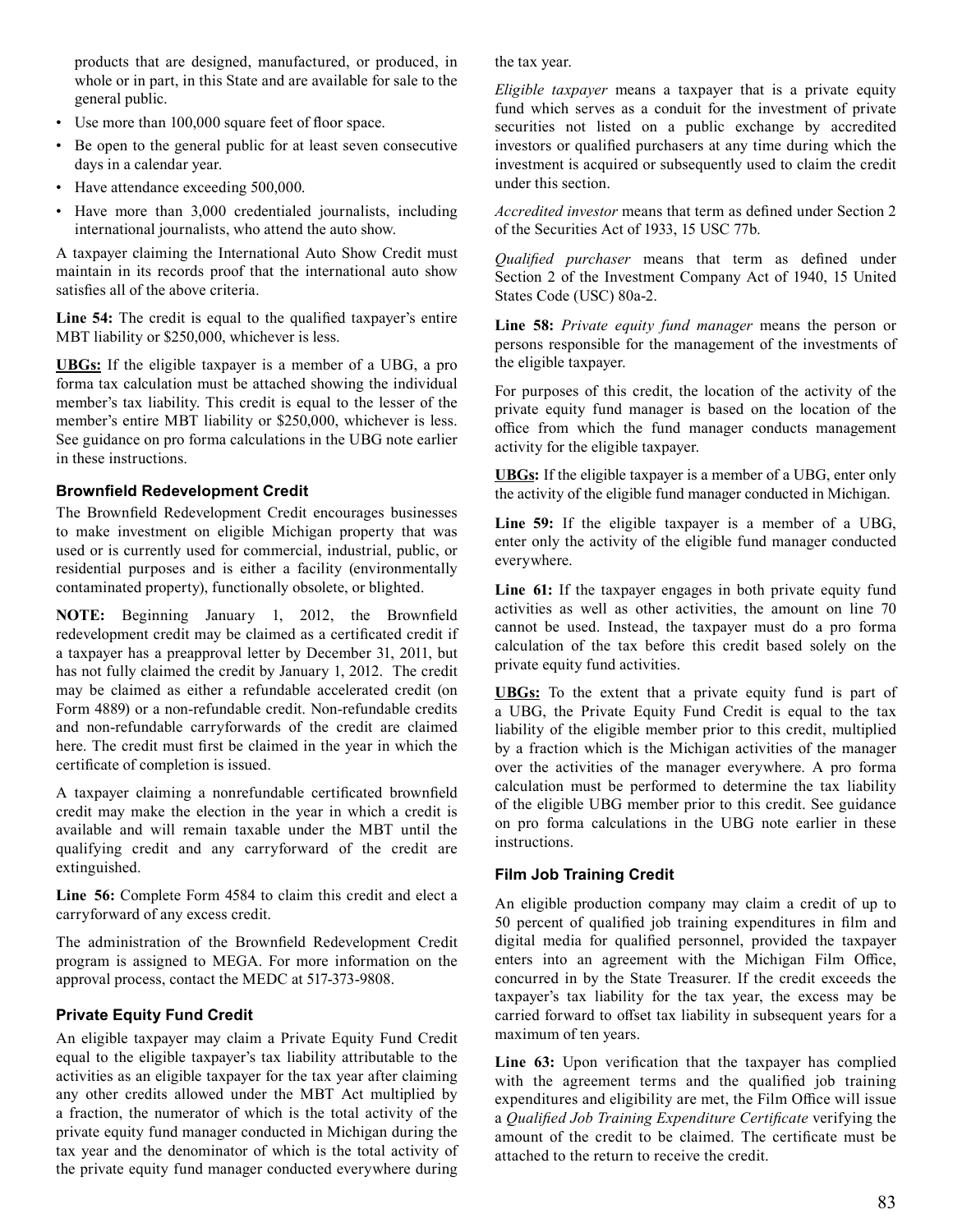**NOTE:** To qualify for the credit, a taxpayer must not be delinquent in a tax or other obligation owed to Michigan nor be owned or under common control of an entity that is delinquent. A credit cannot be claimed for any direct expenditure for which a Film Production Credit was claimed for either an MBT or withholding tax liability.

 **Line 64: UBGs:** Enter the unused credit amount from Form 4580, Part 2B, line 55, column C.

 **Line 68:** If line 65 is greater than line 62, enter the difference. This is a credit carryforward to be used on the taxpayer's next MBT return.

 For more information, contact the Michigan Film Office at 1-800-477-3456 or visit the Web site at **www.michiganfilmoffice.org.**

#### **Film Infrastructure Credit**

 An eligible taxpayer may claim a credit for investment in a qualified film and digital media infrastructure project of up to 25 percent of the base investment expenditures for the project, provided the taxpayer enters into an agreement with the Michigan Film Office, concurred in by the State Treasurer. The credit is reduced by the amount of any Brownfield Redevelopment Credit claimed under Section 437 of the MBT Act for the same base investment. If the credit exceeds the taxpayer's tax liability for the tax year, the excess may be carried forward to offset tax liability in subsequent years for a maximum of ten years.

 Upon verification that the taxpayer has complied with the agreement terms and investment expenditures and eligibility are met, the Film Office will issue an *Investment Expenditure Certificate* stating the amount of the credit. The certificate must be attached to the return.

 The credit may be assigned in the tax year in which the *Investment Expenditure Certificate* is received but any such assignment is irrevocable. The *MBT Film Credit Assignment*  (Form 4589) must be attached to the return on which the credit is claimed.

 An assigned credit amount must be claimed against the assignee's MBT liability during the assignee's tax year in which the credit was assigned.

 **NOTE:** Beginning January 1, 2012, this credit is available as a certificated credit to the extent that the taxpayer has entered into an agreement with the Michigan Film Office with the concurrence of the State Treasurer by December 31, 2011, but the credit has not been fully claimed or paid prior to January 1, 2012. This credit must be claimed beginning with the taxpayer's first tax year ending after December 31, 2011, in order for the taxpayer to remain taxable under the MBT and claim the credit.

 **NOTE:** To qualify for the credit, a taxpayer must not be delinquent in a tax or other obligation owed to Michigan nor be owned or under common control of an entity that is delinquent. A credit cannot be claimed for any direct expenditure for which a Film Production Credit was claimed against either an MBT or withholding tax liability.

 If the taxpayer originally awarded this credit sells or otherwise disposes of any tangible assets, the cost of which were included  in the base investment, that taxpayer must recapture part of the credit in the year of disposition. Credit recapture is reported on Form 4587.

 **Line 70: UBGs:** Standard taxpayers, enter the unused credit amount from Form 4580, Part 2B, line 56, column C. Financial institutions, enter the combined total of carryforward amounts reported on Form 4752, line 32, by all members of the group.

 **Line 74:** If line 71 is greater than line 67, enter the difference. This is a credit carryforward to be used on the taxpayer's next MBT return.

 For more information, contact the Michigan Film Office at 1-800-477-3456 or visit the Web site at **www.michiganfilmoffice.org.**

#### **MEGA Plug-In Traction Battery Manufacturing Credit**

 The MEGA Plug-In Traction Battery Manufacturing Credit encourages investment in the development, manufacture, commercialization, and affordability of advanced automotive high-power energy batteries. The credit is available only to a taxpayer that has entered into an agreement with MEGA that provides that the taxpayer will manufacture plug-in traction battery packs in Michigan. The taxpayer must attach the MEGA certificate to the MBT annual return on which the credit is claimed.

**For tax years ending after December 31, 2014, this credit is no longer available. However, unused credit from the immediately preceding tax year may still be claimed, if available.** 

 **NOTE:** Beginning January 1, 2012, this credit is available as a certificated credit to the extent that the taxpayer has entered into an agreement with MEGA by December 31, 2011, but the credit has not been fully claimed or paid prior to January 1, 2012. This credit must be claimed beginning with the taxpayer's first tax year ending after December 31, 2011, in order for the taxpayer to remain taxable under the MBT and claim the credit.

 For more information, contact MEDC at (517) 373-9808 or visit the MEDC Web site at **http://www.michiganadvantage.org/**.

**Line 75: For tax years ending after December 31, 2014, the MEGA Plug-In Traction Battery Manufacturing Credit is no longer available. Complete Form 4584 to claim any unused credit from the immediately preceding tax year, if available.** 

#### **Anchor Company Payroll Credit**

 This credit is available for a qualified taxpayer that was designated by MEGA as an anchor company within the last five years and that has influenced a new qualified supplier or customer to open, locate, or expand in Michigan.

 **NOTE:** Beginning January 1, 2012, this credit is available as a certificated credit to the extent that the taxpayer has entered into an agreement with MEGA by December 31, 2011, but the credit has not been fully claimed or paid prior to January 1, 2012. This credit must be claimed beginning with the taxpayer's first tax year ending after December 31, 2011, in order for the taxpayer to remain taxable under the MBT and claim the credit.